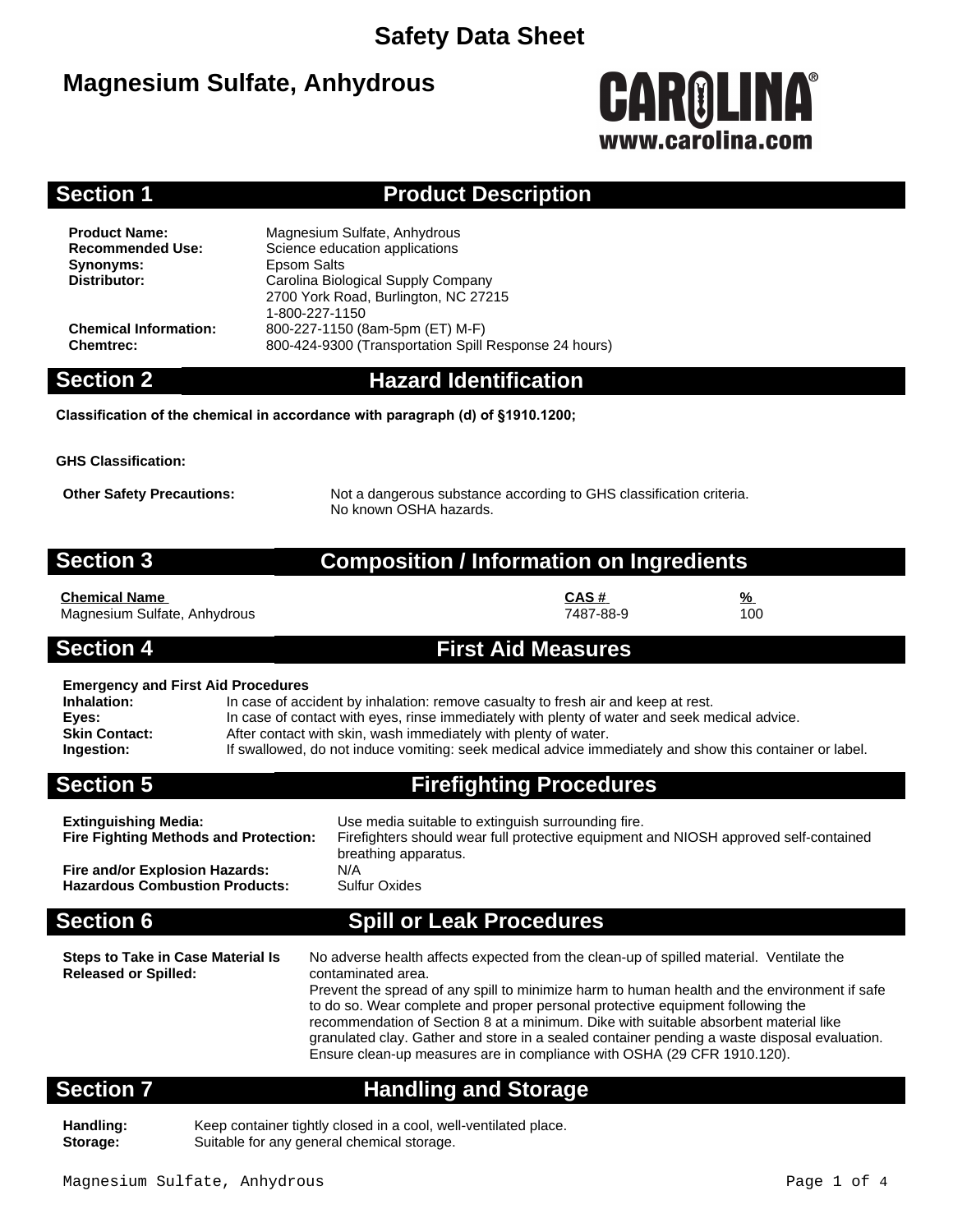### **Storage Code:** Green - general chemical storage

| <b>Section 8</b>                            |                                                                                                                                                                                                                                                                                                                                                                                | <b>Protection Information</b> |              |                 |  |
|---------------------------------------------|--------------------------------------------------------------------------------------------------------------------------------------------------------------------------------------------------------------------------------------------------------------------------------------------------------------------------------------------------------------------------------|-------------------------------|--------------|-----------------|--|
|                                             | <b>ACGIH</b>                                                                                                                                                                                                                                                                                                                                                                   |                               |              | <b>OSHA PEL</b> |  |
| <b>Chemical Name</b>                        | (TWA)                                                                                                                                                                                                                                                                                                                                                                          | <u>(STEL)</u>                 | <u>(TWA)</u> | (STEL)          |  |
| No data available                           | N/A                                                                                                                                                                                                                                                                                                                                                                            | N/A                           | N/A          | N/A             |  |
| <b>Control Parameters</b>                   |                                                                                                                                                                                                                                                                                                                                                                                |                               |              |                 |  |
| <b>Engineering Measures:</b>                | No exposure limits exist for the constituents of this product. General room ventilation<br>might be required to maintain operator comfort under normal conditions of use.                                                                                                                                                                                                      |                               |              |                 |  |
| <b>Personal Protective Equipment (PPE):</b> | Lab coat, apron, eye wash, safety shower.                                                                                                                                                                                                                                                                                                                                      |                               |              |                 |  |
| <b>Respiratory Protection:</b>              | No respiratory protection required under normal conditions of use.                                                                                                                                                                                                                                                                                                             |                               |              |                 |  |
| <b>Eye Protection:</b>                      | Wear chemical splash goggles when handling this product. Have an eye wash station<br>available.                                                                                                                                                                                                                                                                                |                               |              |                 |  |
| <b>Skin Protection:</b>                     | Avoid skin contact by wearing chemically resistant gloves, an apron and other protective<br>equipment depending upon conditions of use. Inspect gloves for chemical break-through<br>and replace at regular intervals. Clean protective equipment regularly. Wash hands and<br>other exposed areas with mild soap and water before eating, drinking, and when leaving<br>work. |                               |              |                 |  |
| Gloves:                                     | Nitrile                                                                                                                                                                                                                                                                                                                                                                        |                               |              |                 |  |
| <b>Section 9</b>                            |                                                                                                                                                                                                                                                                                                                                                                                | <b>Physical Data</b>          |              |                 |  |

**Formula:** MgSO4 **Vapor Pressure:** N/A **Molecular Weight:** 120.36 **Evaporation Rate (BuAc=1):** N/A **Appearance:** White to off-white Solid **Vapor Density (Air=1):** N/A **Odor:** No data available **Specific Gravity:** 2.65 **Odor:** No data available **Specific Gravity:** 2.65<br> **Odor Threshold:** No data available **Solubility in Water:** Apple **Solubility in Water:** Apple **Solubility in Water:** Apple **Solubility in Water:** Apple **Solubility** in Wa **Odor Threshold:** No data available **Solubility in Water:** Appreciable (>10%) **pH:** 7.0-9.5 (aq. sol.) **pH:** 7.0-9.5 (aq. sol.) **pH:** 7.0-9.5 (aq. sol.) **Log Pow (calculated):** No data available **Melting Point:** No data available **Autoignition Temperature:** No data available **Boiling Point:** No data available **Boiling Point:** No data available **Flash Point:** No data available **Viscosity: No data available Flammable Limits in Air:** None @ 21 °C **Percent Volatile by Volume:** N/A **Flammable Limits in Air: None @ 21 °C** 

**Reactivity:** No data available<br> **Chemical Stability:** No data available<br>
Stable under norm **Chemical Stability:** Stable under normal conditions.<br> **Conditions to Avoid:** Stable known. Moisture (will lead **Incompatible Materials:** Strong oxidizing agents<br> **Hazardous Decomposition Products:** Sulfur Oxides **Hazardous Decomposition Products: Hazardous Polymerization:** Will not occur

## **Section 10 Reactivity Data**

**Decomposition Temperature:** No data available **Viscosity:** No data available

None known. Moisture (will lead to product performance degradation)

### **Section 11 Toxicity Data**

**Routes of Entry** N/A **Symptoms (Acute):** N/A **Delayed Effects:** No data available

**Acute Toxicity:** No data available

**Carcinogenicity: Chemical Name CAS Number IARC NTP OSHA** No data available 7487-88-9 Not listed Not listed Not listed

**CAS Number CAS Number CAS Number CAS Number CAS Number CAS Oral LD50 Dermal LD50 Inhalation LC50 CAS Number CAS Number CAS Number CAS Number CAS Number CAS Number CAS Number CAS Number CAS** 

**Chronic Effects:**

**Mutagenicity:** No evidence of a mutagenic effect.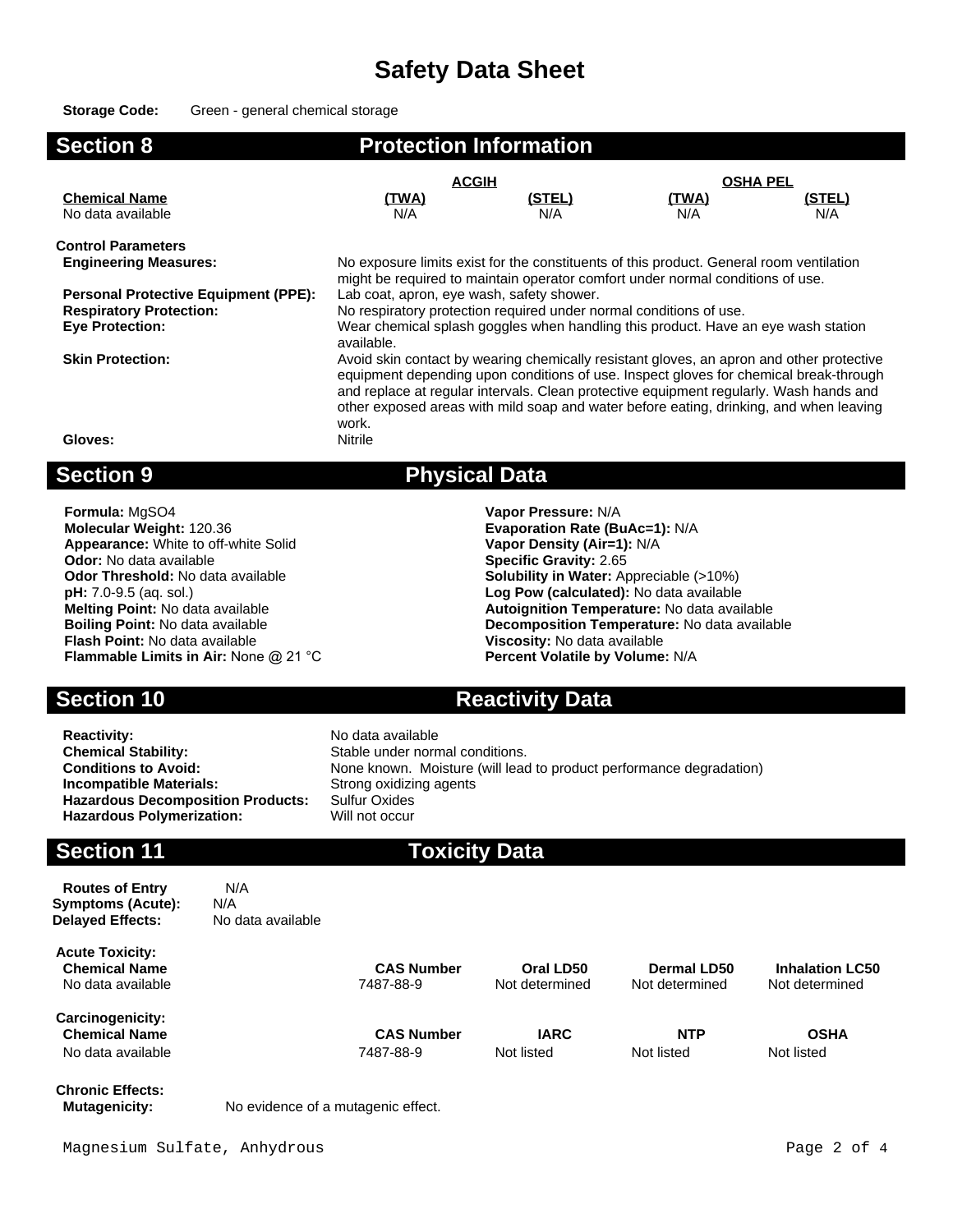**Target Organ Effects: Acute:** See Section 2<br> **Chronic:** Not listed as a

**Teratogenicity:** No evidence of a teratogenic effect (birth defect).<br>**Sensitization:** No evidence of a sensitization effect. Sensitization: No evidence of a sensitization effect.<br>
Reproductive: No evidence of negative reproductive No evidence of negative reproductive effects.

Not listed as a carcinogen by IARC, NTP or OSHA.

**Section 12 Ecological Data** 

| Overview:<br><b>Mobility:</b><br>Persistence:<br><b>Bioaccumulation:</b><br>Degradability:<br><b>Other Adverse Effects:</b>      | This material is not expected to be harmful to the ecology.<br>No data<br>No data<br>No data<br>No data<br>No data                                                         |                                |                                                                                                                                                                 |                  |                                         |                  |
|----------------------------------------------------------------------------------------------------------------------------------|----------------------------------------------------------------------------------------------------------------------------------------------------------------------------|--------------------------------|-----------------------------------------------------------------------------------------------------------------------------------------------------------------|------------------|-----------------------------------------|------------------|
| <b>Chemical Name</b><br>Magnesium Sulfate, Anhydrous                                                                             |                                                                                                                                                                            | <b>CAS Number</b><br>7487-88-9 | <b>Eco Toxicity</b><br>24 HR LC50 LEPOMIS MACROCHIRUS 19000 MG/L [STATIC]<br>24 HR EC50 DAPHNIA MAGNA 1700 MG/L<br>72 HR EC50 DESMODESMUS SUBSPICATUS 2700 MG/L |                  |                                         |                  |
| <b>Section 13</b>                                                                                                                |                                                                                                                                                                            |                                | <b>Disposal Information</b>                                                                                                                                     |                  |                                         |                  |
| <b>Disposal Methods:</b><br><b>Waste Disposal Code(s):</b>                                                                       | Dispose in accordance with all applicable Federal, State and Local regulations. Always<br>contact a permitted waste disposer (TSD) to assure compliance.<br>Not Determined |                                |                                                                                                                                                                 |                  |                                         |                  |
| <b>Section 14</b>                                                                                                                |                                                                                                                                                                            |                                | <b>Transport Information</b>                                                                                                                                    |                  |                                         |                  |
| Air - IATA Proper Shipping Name:<br><b>Ground - DOT Proper Shipping Name:</b><br>N/A<br>Not regulated for air transport by IATA. |                                                                                                                                                                            |                                |                                                                                                                                                                 |                  |                                         |                  |
| <b>Section 15</b>                                                                                                                |                                                                                                                                                                            |                                | <b>Regulatory Information</b>                                                                                                                                   |                  |                                         |                  |
| <b>TSCA Status:</b>                                                                                                              | All components in this product are on the TSCA Inventory.                                                                                                                  |                                |                                                                                                                                                                 |                  |                                         |                  |
| <b>Chemical Name</b>                                                                                                             | <b>CAS</b><br><b>Number</b>                                                                                                                                                | § 313 Name                     | § 304 RQ                                                                                                                                                        | <b>CERCLA RQ</b> | § 302 TPQ                               | CAA 112(2)<br>TQ |
| No data available                                                                                                                | 7487-88-9                                                                                                                                                                  | <b>No</b>                      | N <sub>o</sub>                                                                                                                                                  | <b>No</b>        | N٥                                      | N٥               |
| California Prop 65:                                                                                                              | No California Proposition 65 ingredients                                                                                                                                   |                                |                                                                                                                                                                 |                  |                                         |                  |
| <b>Section 16</b>                                                                                                                |                                                                                                                                                                            |                                |                                                                                                                                                                 |                  | <b>Additional</b><br><b>Information</b> |                  |